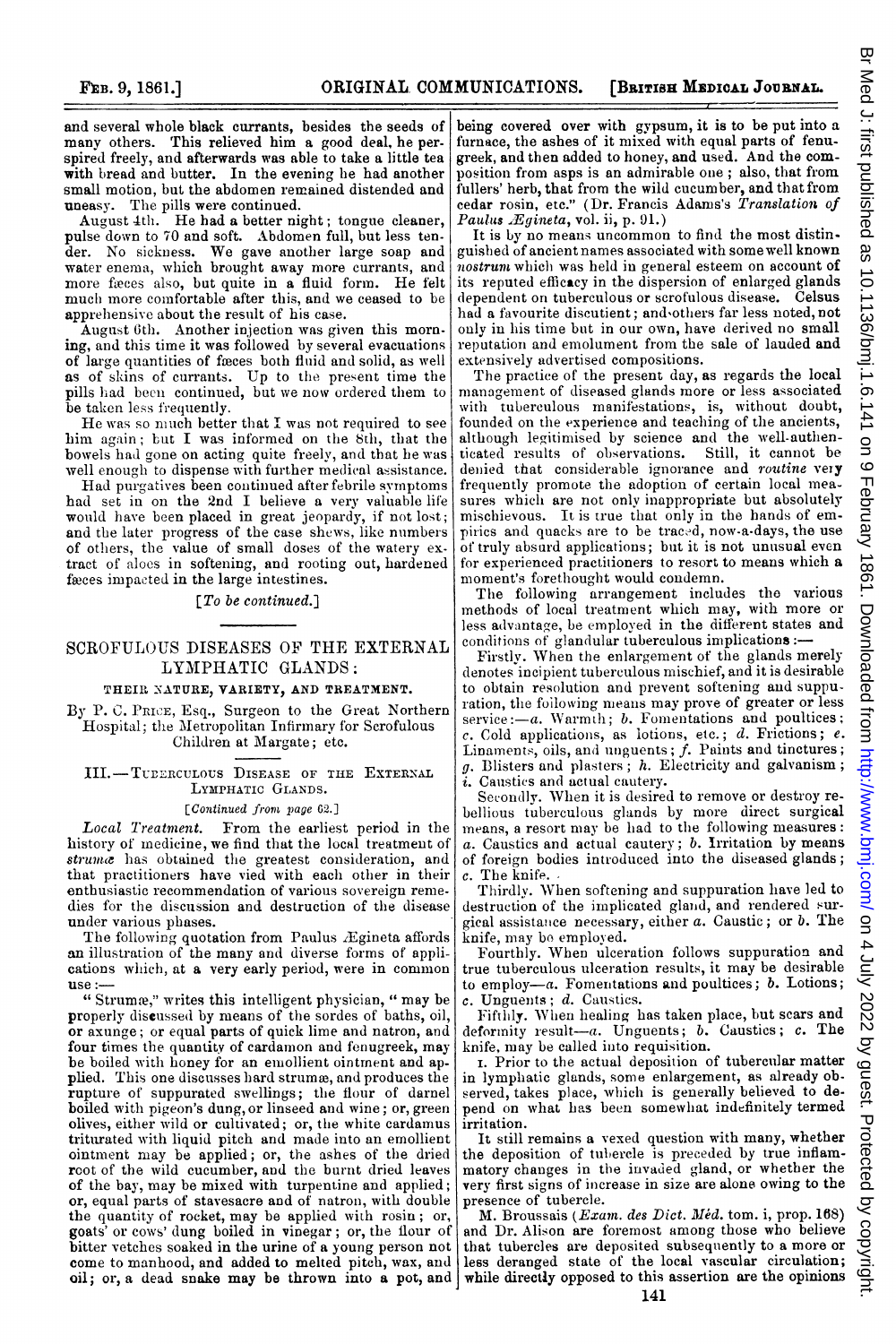of Bayle, Laennec, Louis, etc. But there are certain authorities who lean to a conclusion intermediate between those two views, and admit the occasional origin of tubercles in a state of inflammatory congestion of the capillaries, preceded and accompanied by a constitutional disposition to tubercular productions (Article" Scrofula and Tubercles"-Dr. Copland's Dictionary of Medicine. 1858.)

The accomplished and experienced physician to whose work I have just alluded, admits that the results of his own observations, gathered, for the most part, from cases under his notice at the Children's Infirmary in London, coincide with the deductions of M. Gendrin; who states that tubercles, during the whole of their early stage, are entirely independent of every form of inflammation; and that it is not until they begin to soften that the tissue surrounding them begins to be inflamed, this tissue then secreting a fluid which aids in dissolving the dense matter composing them. (Op. cit.)

It is far from easy, amid such discrepancy of opinions, to enjoin any fixed methods of topical treatment for the alleviation or removal of the earlier stages of glandular tubercular implication; and therefore the practitioner cannot too closely study the particular features of every case of the Ikind which may fall under his notice, as a resort to local means of treatnment ought to be based on the due recognition of the pathological changes which are then taking place.

Notwithstanding the difficultv of arriving at a correct appreciation of the earliest development of glandular tubercle, still, as was observed when treating of the recognition of the affection, it may be materially lessened, by marked attention not only to the enlargements themselves, but to constitutional formation, more general derangements, and extraneous causes.

When once the mischief, involving <sup>a</sup> single gland or a series of glands, is correctly estimated, one or more of the following methods may be employed, either to arrest its further progress, or to modify the symptomas and results which ensue:-

a. Warmth. One of the most common causes of tuberculous implication of the externally situated lymplhatic glands is an undue exposure to cold and vicissitudes of temperature. When disease is thus engendered, provided it has not too far progressed, it often results that a mere cessation of the cause leads to a gradual but certain recovery. A knowledge of this fact prompts the practitioner to advise change from <sup>a</sup> cold to <sup>a</sup> warmer climate, and also to recommend that the implicated glands should be exposed as little as possible to the action of diminished and varying temperatures. To action of diminished and varying temperatures. this end it is often advisable to protect the enlarged glands by means of flannel, cotton-wool, or a black silk neckerchief; and it is often astonishing to find how warmth thus ensured conduces towards speedy resolution. It has already been shown that, according to the position of the lymphatic glands, so is the frequency of diseased action; and there can be no doubt that attention to due regulation of local temperature is a feature of very considerable moment in the treatment of these organs when but slightly involved. I am satisfied that it has often fallen to my lot to ward off an approaching attack of serious glandular mischief, by simply advising recourse to more appropriate means of clothing exposed portions of the body; and there can be no doubt that among the higher classes the susceptibility exhibited by delicate children to experience glandular derangements is, in a great measure, to be traced to the inefficient way in which the neck and shoulders are pro-

tected from variations of temperature.<br>b. Fomentations and Poultices. Although warmth is of such direct advantage in the reduction of glandular enlargement of an incipient tubercular character, it is questionable how far the very common practice of resorting to fomentations and poultices is commendable.

means are employed most indiscreetly, and hence the most serious consequences sometimes ensue.

By <sup>a</sup> resort to one or other of these applications, a perturbed local circulation is not unusually still more altered, and destructive changes, such as softening and suppuration, are induced. <sup>I</sup> have over and over again seen such consequences result from an injudicious use of these means, and have thereby been led to think that they are only of value when stiffness, pain, and more than usually acute disturbance accompany the earliest manifestations of disease.

If the use of hot fomentations be injudicious, poultices, whether of linseed or bread, are still more so, as they particularly tend to soften and sodden the investing integuments, and thereby render them more susceptible of inflammatory changes, especially those ending in abscess.

c. Cold Applications, as those of Water and various Lotions. In the first stage of glandular tubercular derangement, the use of various cold liquid applications has been forcibly recommended by various practitioners, but <sup>I</sup> cannot too strongly condemn a general resort to this practice. If in some instances it be fraught with no very decided harm, still it is certainly not followed with that amount of amendment which some would have us believe. Dr. Cullen was opposed to such means in the treatment of glandular tumours, and spoke but disparagingly of the then vaunted saccharum saturni and saline applications.  $(Op. cit., vol. iv.)$ 

Sluicing with cold water is adopted by some surgeons, but, as a rule, the contact of fluid of a low temperature, especially when suddenly applied, is, I consider, <sup>a</sup> practice often directly opposed to <sup>a</sup> favourable solution of the existing mischief. But topical applications of certain lotions, such as those of lead, spirit, and ether, mav be advantageously used when the inflammatory disturbance is subacute, or even of a still more intense character. With the late Mr. Goodlad the use of sulplhate of zinc in an aqueous solution was held in high repute, and contemporaries equally extolled the supposed virtues of chloride of ammonium.

With Lebert, <sup>I</sup> believe that these and various other soluble salts are of comparatively little or no real value. Topical ablutions with salt water were supposed by White and others to possess a specific effect on tubercular glands in an early stage; but <sup>I</sup> must confess that the same opinion is not confirmed by my own observa-Enforce or annimoum.<br>With Lebert, I believe that these and various other soluble salts are of comparatively little or no real value.<br>Topical ablutions with salt water were supposed by White and others to possess a specifi exercise, and, perchance, internal medicinal treatment, of which the patient at the same time partakes are, in themselves, quite sufficient to lead to resolution.

d. Frictions. Early in the commencement of the present century, friction, by means of the hand and cer-<br>tain substances, was very strongly recommended. Mr. d. Frictions. Early in the commencement of the  $\overline{9}$  present century, friction, by means of the hand and certain substances, was very strongly recommended. Mr. A Russell remarks, "I consider the use of repeated frictio Russell remarks, "I consider the use of repeated friction to be one of the most valuable improvements which have been introduced into practice in modern times." have been introduced into practice in modern times." N<br>
(On Scrofula. 1808.) When induration has proceeded  $\bigotimes$ <br>
to such an extent that manipulation of the tumours no. N to such an extent that manipulation of the tumours no longer causes tenderness or pain, I am sure that welllonger causes tenderness or pain,  $\mu$  am sure cause of the  $\sim$  regulated and occasional dry frictions by means of the  $\sim$ hand, with, perhaps, the addition of some interposed nand, with, perhaps, the addition or starch will be found.<br>substances, such as common flour or starch will be found,  $\frac{1}{\omega}$ advantageous in reducing, if not the bulk of the glands>. at least that consolidation of the cellular and surround-ing tissues which so frequently results from glandulaz implications. But, as <sup>a</sup> rule, such means cannot be depended on for the resolution of enlargements which result from incipient tuberculous mischief; and, consequently, it is only of real utility when the disease has not progressed beyond simple inflammatory changes.

Experience has convinced me that too frequently such  $\vert$  injudicious and frequent topical interference with tuber-What I shall presently urge against the use of unguents and other local applications, may be consistently applied to the common resort to frictions; namely, that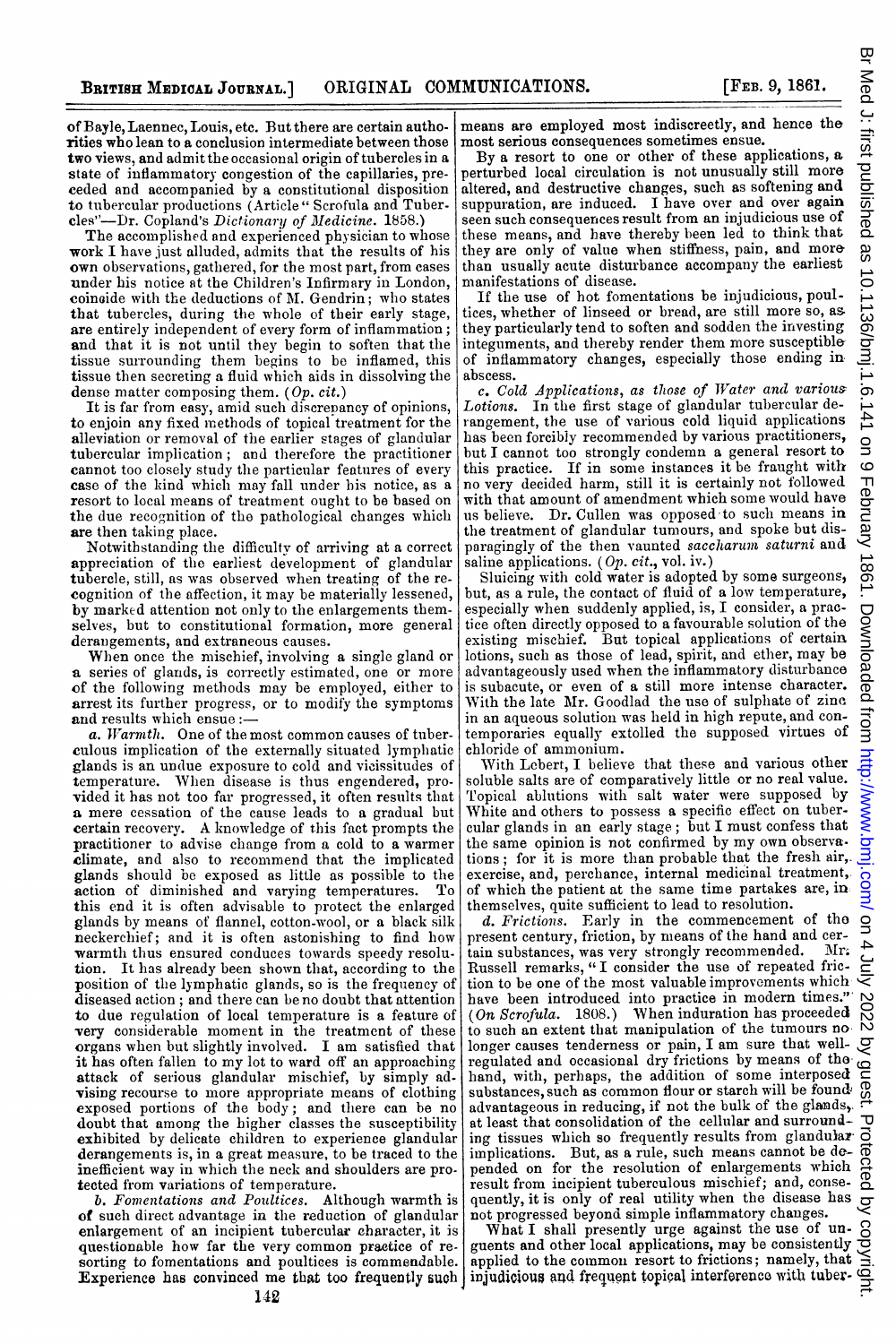cular glands oftentimes promotes the generation of more active mischief, and certain changes, such as softening and suppuration, which it is most desirable to avoid.

 $e.$  Liniments and Oils. If it be an accepted belief that the enlargement which ensues in the earlier stages of tuberculous disease of the glands is, as a rule, dependent on the actual deposition of tubercle without the previous occurrence of decided vascular irregularity, then, I think, that the less local means are adopted the better; for it is by no means satisfactorily proved that tubercle, even under the most favourable circumstances, is always capable of such disintegration as will permit of absorption and removal. Dr. Copland, however, states, " that scrofulous and tubercular matter may become partially resolved and absorbed, the cretaceous or mineral parts of the deposit only remaining, as has been proved to take place; but the exact circumstances in which it does take place have been very insufficiently ascertained." (Op. cit.)

It, therefore, appears that before adopting the use of any local applications in the shape of liniments, oils, and unguents, it is all-important to arrive at, at least, a tolerably correct appreciation of the cause and nature of the glandular enlargement, and whether simple inflammatory action alone, or in consort with tubercular deposit, constitute the'increase in size.

Frictions by means of one or more of the above-mentioned applications must, therefore, be employed with extreme care; for, unless such be observed, it is more than probable that not only disappointment, but actual mischief, may result. When the surgeon foresees that the use of either liniment, oil, or unguent, may be of service, one of the following may be selected :-

Liniment. To cause sufficient irritation, so that the absorbents may be efficiently stimulated, an useful preparation is that composed of strong amrnonia, chloroform, camphor, and soap liniment, in such proportions as circumstances may point out. Should the swelling still increase or remain obstinate, liniments containing tartar emetic and croton oil may be more effectual; but I am loath even to mention these preparations, for <sup>I</sup> am certain that their diligent application more often leads to mischief than success, and that a new phase is thereby not unfrequently given to perhaps a comparatively harmless, or at least latent, form of disease.

Oils. The use of various oils rubbed over and into the integument covering enlarged and apparently tubercular glands in an early stage, is, by many excellent surgeons, supposed to be a practice accompanied with satisfactory results. The oil of the cod's liver, when rubbed over the enlarged glands by means of the hand, appears the most useful, and although it may not fre. quently be of value in immediately or solely effecting reduction of the implicated organs, still its inunction, as previously stated, is often highly advantageous.

The oil when ozonised (according to the process of Mr. Dugald Campbell), and taken internally, is said to possess greater virtue than when employed in its natural state; and it is, therefore, probable that inunction with it so prepared is still more efficacious.

The combination of the oil with iodine is, however, the most valuable that can be employed; but the presence of free iodine leads to discoloration of the parts to which it is applied, a result peculiarly objectionable to many patients. I have found that iodide of ammonium, in conjunction with the oil, and which I believe to be equally efficacious, is not followed by the same objections; and <sup>I</sup> now seldom or never prescribe puire iodine in combination with oil, as a local application to those parts of the body which are exposed to observation.

A solution of iodine in juniper oil has been made for me by Messrs. Squire, of Oxford Street, but I canrnot advocate its use as a local application, owing to the exadvocate its use as a focal application, owing to the ex- tions have been carefully prepared for me by Mr. Fincham, of ceedingly pungent smell which the solvent possesses. It is baker Street.

may, however, be remarked that a very considerable amount of iodine may be held in solution without imparting to the oil the intense red colour so indicative of

its presence.<br>Unquents. From the earliest times the use of certain unguents has been more or less lauded by all writers on scrofula. Doubtless their value in incipient stages of glandular tubercular implications is, in a measure, founded on a belief in the chronic inflammatory action which has pervaded the gland tissue. When it is expedient to have recourse to local inunction, it is usual to select such preparations as contain mercury, iodine, etc., in virtue of their universally supposed efficacy in all kinds of scrofulous maladies.

The mercurial ointment most in repute is the unquentum hydrargyri of the Pharmacop $\alpha$ ia, which can be diluted in proportion to the extent and nature of the induration. A small portion of the ointment is to be rubbed once or twice a day for a few seconds or.minutes over the gland swellings, provided that no inflammatory processes have rendered the covering integuments irritable and painful. When diminution of the enlarged and affected glands follows <sup>a</sup> somewhat prolonged use of the ointment, <sup>I</sup> am inclined to believe that the effect is oftentimes to be traced to the absortion of the mercury into the system, and its subsequent local action. The readiness with which this metal is absorbed ternds to confirm this suspicion; and it is partly on account of its lowering action on the economy that, as a rule, I object to its general administration in certain forms of scrofulous disease.

When iodine is advised as <sup>a</sup> local application in the form of ointment, it is generally employed as recommended by the Pharmacopaia, under the name of unguentum iodinii compositum. I seldom have recourse to this preparation, on account of its dark red colour, especially when not quite fresh, and the proper. ties it possesses of staining and irritating the skin to which it is applied. I now prescribe an ointment composed of <sup>a</sup> scruple or <sup>a</sup> drachm of iodide of ammnonium and an ounce of spermaceti cerate, <sup>a</sup> portion of which can be rubbed into the integument once or twice <sup>a</sup> day without causing the above-mentioned results. In this, <sup>I</sup> think, an efficient substitute is gained, and one much more to the fancy of the patient.

The sane remarks apply,but in <sup>a</sup> less forcible way,to the use of iodide of potassium; but <sup>I</sup> find that iodide of ammonium, by reason of its less stable and somewhat slightly caustic properties, is more suitable. When an ointment composed simply of iodide of ammonium is carefully prepared, it ought to be almost or quite colourless, and remain so even when exposed for some time to the influence of the atmosphere.\* At the present time, I have two patients under my care, the subjects of tuberculous disease of the cervical glands, who have experienced much benefit from the local application of iodide of ammonium. Sometimes with considerable benefit, mercury and iodine may be associated together, in the form of unguentum hydrargyri iodidi (Pharm. Lond.). The latter mineral may also be combined with lead, as in the unguentum iodidi plumbi, which has been recommended by Dr. Copland and others. When pain and irritation complicate the progress of the glandular mischief, opium may be advantageously combined.

In addition to the unguents <sup>I</sup> have enumerated, many containing bromine, tar, and other ingredients, are in frequent use, according to the fancy of the practitioner. <sup>I</sup> am, however, convinced that the local application of ointments, especially when persisted in, is very frequently followed by untoward results which it is most desirable to prevent.

\* Ointments containing iodide of ammonium in various propor-

a.